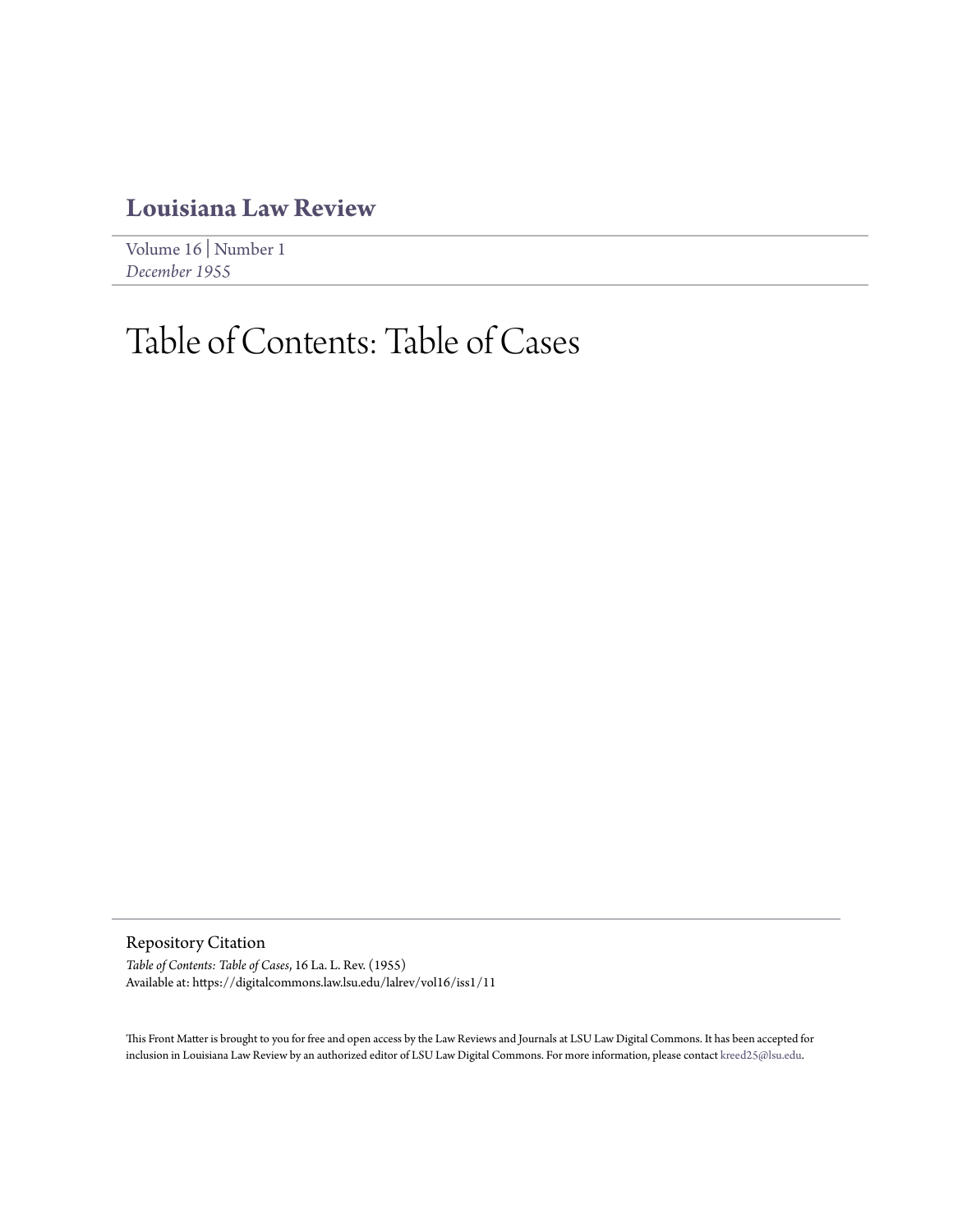## TABLE OF **CASES**

References In Italic type are cAsE **NOTES ;** references in roman type are discussed.

|                                                                                                      | PAGE |
|------------------------------------------------------------------------------------------------------|------|
| Alba v. Smith                                                                                        | 253  |
| Allen Ware Pontiac, Inc. v. First                                                                    |      |
|                                                                                                      | 121  |
| National Bank                                                                                        |      |
| Amato v. Latter & Blum, Inc 237,<br>American Insurance Co. v. Fog, Inc.                              | 447  |
|                                                                                                      | 365  |
| American Potash and Chemical Corp.                                                                   | 444  |
|                                                                                                      | 276  |
| Amyx v. Henry & Hall                                                                                 |      |
| Anthony Bass Lumber Co. v.                                                                           |      |
| Marquette Casualty Co.                                                                               | 273  |
| Arkansas Oak Flooring Co. v. UMW                                                                     | 296  |
| B & G Crane Service, Inc. v.<br>Thomas W. Hooley & Sons<br>Barber Laboratories, Inc. v.              |      |
|                                                                                                      | 276  |
|                                                                                                      |      |
|                                                                                                      |      |
| New Orleans  275,                                                                                    | 316  |
| Bloom v. Southern Amusement Co                                                                       | 249  |
| Board of Levee Commissioners v.                                                                      |      |
|                                                                                                      |      |
| Klein                                                                                                | 320  |
| Booth v. Columbia Casualty Co                                                                        | 274  |
| Breaux Brothers Construction Co. v.                                                                  |      |
| Associated Contractors, Inc                                                                          | 239  |
| Brown Land and Royalty Co. v.                                                                        |      |
|                                                                                                      |      |
| Pickett<br>Burton v. Lester                                                                          | 367  |
|                                                                                                      | 384  |
| In re Byrd                                                                                           | 226  |
| Cattle Farms v. Succession of                                                                        |      |
|                                                                                                      | 377  |
| Pautsch                                                                                              |      |
| City of Alexandria v. LaCombe                                                                        | 336  |
|                                                                                                      | 337  |
| City of Lake Charles v. Theall<br>Clark-Kelley Livestock Auction Co.<br>v. Pioneer Bank and Trust Co |      |
|                                                                                                      | 330  |
| Cobb v. The Louisiana Board of                                                                       |      |
|                                                                                                      |      |
| Institutions                                                                                         | 825  |
| Commercial Standard Insurance Co.                                                                    |      |
| v. Johnson                                                                                           | 271  |
| Commonwealth v. Thomas                                                                               | 804  |
| Crane v. Commissioners                                                                               | 58   |
|                                                                                                      |      |
| Dane & Northrop v. Rittiner $\ldots$ .                                                               | 239  |
| Dare v. Myrick $\ldots$                                                                              | 248  |
| Davis v. Lewis & Lewis  253,                                                                         | 273  |
| Dantoni v. Board of Levee                                                                            |      |
| Commissioners                                                                                        | 286  |
|                                                                                                      |      |
| Darmana v. New Orleans Stock                                                                         |      |
|                                                                                                      | 323  |
|                                                                                                      | 231  |
| Day v. Department of Institutions                                                                    | 284  |
|                                                                                                      | 227  |
| Deason v. McWilliams<br>Devoke v. Yazoo & M.V.R.R.                                                   |      |
|                                                                                                      | 228  |
| $\text{Dietz v.}\n$ Dietz                                                                            | 232  |
| Dixie Land Co. v. Blythe                                                                             | 329  |
| Dixon v. American Liberty Oil Co                                                                     | 263  |
| Duncan v. Vernon Parish School                                                                       |      |
|                                                                                                      |      |
|                                                                                                      | 314  |
| Emery & Kaufman, Ltd. v. Heyl                                                                        | 322  |
| Erwin v. Fenwick                                                                                     | 245  |
| Evans v. Hamner                                                                                      | 200  |
|                                                                                                      | 220  |
| Fazzio v. Krieger<br>Fertel v. Fertel                                                                | 380  |
|                                                                                                      |      |
|                                                                                                      |      |

 $\bar{\mathcal{A}}$ 

|                                                                           | PAGE |
|---------------------------------------------------------------------------|------|
| Fontenot v. Magnolia Petroleum                                            |      |
| $Co.$ 227,                                                                | 267  |
| Foos $v.$ Creaghan $\ldots \ldots \ldots \ldots$                          | 246  |
| Fruge v. Pacific Employers                                                |      |
|                                                                           | 280  |
|                                                                           |      |
|                                                                           |      |
| Commission  291, 438<br>Garig Transfer, Inc. v. Harris 241                |      |
| General Finance Co. v.                                                    |      |
| Riverside Warehouse, Inc 249                                              |      |
|                                                                           |      |
| General Motors Corp., Chevrolet                                           |      |
| Muncie Division                                                           | 444  |
| Gervais v. New Orleans Police                                             |      |
| Department<br>Godchaux Sugars v. Chaisson<br>Grayson v. Lyone, Prentiss & | 311  |
|                                                                           | 294  |
|                                                                           |      |
| $MeCord$                                                                  | 259  |
| Green v. Small $\ldots$                                                   | 254  |
|                                                                           |      |
|                                                                           | 77   |
| Hamilton v. Lumbermen's Mutual                                            |      |
| Casualty Co.                                                              | 275  |
| Harper v. Rosenblath                                                      | 248  |
| Harris v. Guaranty Income Life                                            |      |
| Insurance Co.                                                             | 328  |
| Hester v. Louisiana Tax Commission                                        | 319  |
|                                                                           |      |
| Hilton $v. Guyot \ldots \ldots \ldots \ldots \ldots$                      | 471  |
| Home Finance Co. v. Ayala                                                 | 193  |
| Howard v. Toye Bros. Yellow                                               |      |
| Cab Co.                                                                   | 375  |
| Huckabay v. The Texas Co.                                                 | 260  |
| $H$ umphreys v. Winous                                                    | 565  |
| Ilgenfritz v. Radalec, Inc.                                               | 240  |
| International Shoe Co. v.                                                 |      |
| Washington<br>International Union, UAWA v. Wis-                           | 432  |
|                                                                           |      |
| consin Employment Relations                                               |      |
| $Board \dots \dots \dots \dots \dots \dots \dots \dots$                   | 575  |
| Isnard v. Torres                                                          | 137  |
| Johnson v. Cabot Carbon Co                                                | 278  |
| Johnson v. Chicago, Burlington &                                          |      |
| $Quincy$ R.R.                                                             | 560  |
| Jones v. City of Lake Charles                                             | 313  |
| Juneau v. Juneau                                                          | 255  |
| Katobimar Realty Co. v. Webster                                           | 818  |
|                                                                           | 292  |
|                                                                           | 382  |
| Killian v. Craft                                                          | 337  |
| Knapp v. Jefferson-Plaquemines                                            |      |
|                                                                           | 772  |
| Drainage District                                                         |      |
| In re $Kohn$                                                              | 441  |
| Konen v. New Orleans Police                                               |      |
| Department                                                                | 283  |
| Lake v. Lejeune                                                           | 242  |
| Lebleu v. Manning                                                         | 233  |
| Lenard v. Shell Oil Co.                                                   | 263  |
| Locke $v$ . Lester                                                        | 583  |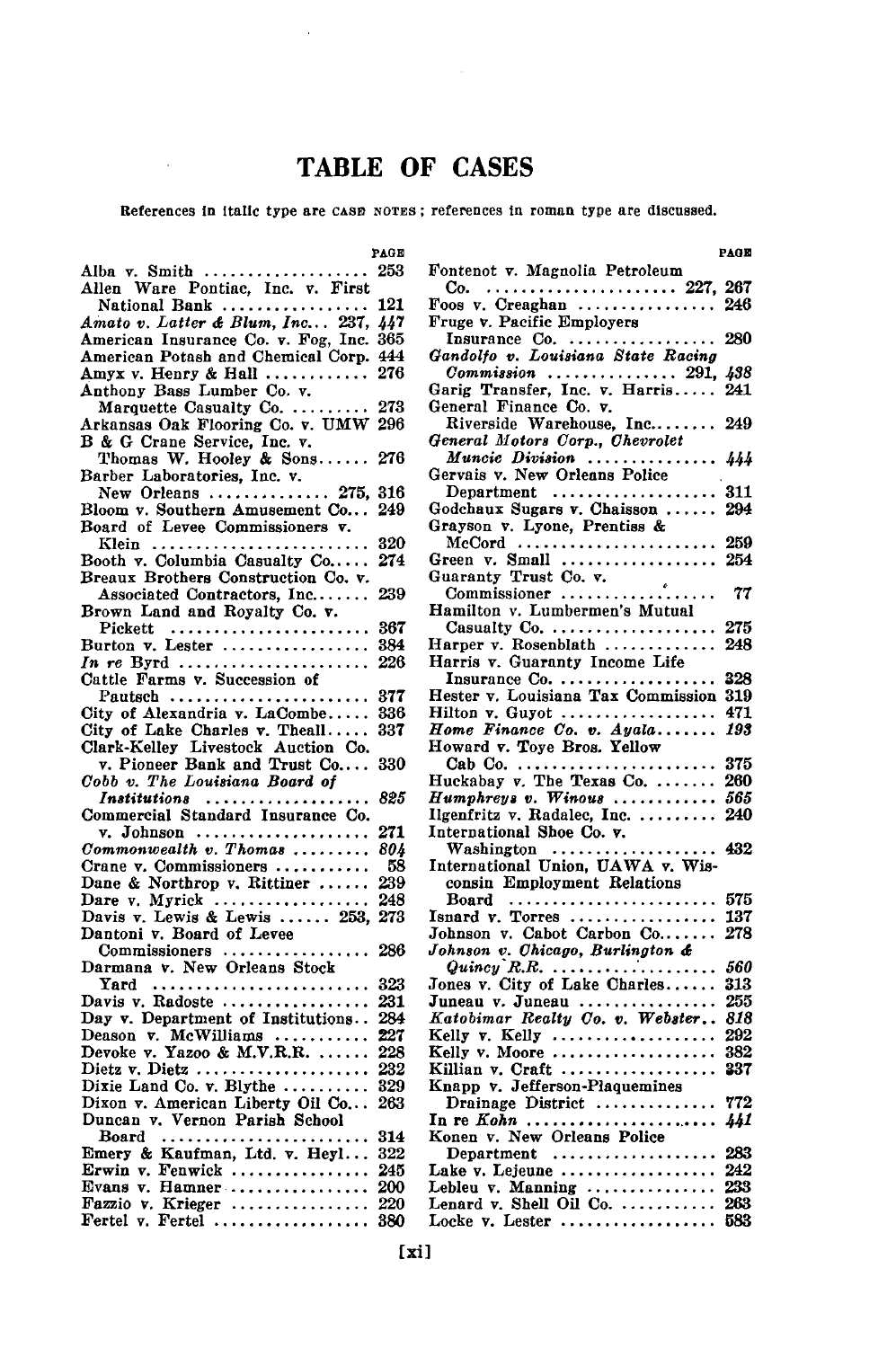$\sim$ 

References In Italic type are **CASE NOTES ;** references In roman type are discussed.

**PAGE**

| Long v. Northeast Soil Conservation                                                                                                    |     |
|----------------------------------------------------------------------------------------------------------------------------------------|-----|
| $\text{District} \quad \ldots \ldots \ldots \ldots \ldots \ldots \ldots$                                                               | 291 |
| Louisiana Board of Pharmacy v.                                                                                                         |     |
| Smith                                                                                                                                  | 285 |
| Louisiana State Board of Education                                                                                                     |     |
|                                                                                                                                        |     |
|                                                                                                                                        | 238 |
|                                                                                                                                        | 369 |
| Ludeau v. Continental Oil Co                                                                                                           | 264 |
| Myrtle Grove Packing Co. v.                                                                                                            |     |
|                                                                                                                                        | 378 |
|                                                                                                                                        | 250 |
|                                                                                                                                        | 218 |
| Montgomery Garage v. Manufactur-                                                                                                       |     |
| er's Liability Insurance Co.                                                                                                           | 119 |
|                                                                                                                                        |     |
|                                                                                                                                        |     |
| Examined Truck Drivers, AFL<br>Mississippi Valley Electric Co. v.<br>General Truck Drivers, AFL<br>Miller v. Police Jury of Washington | 811 |
|                                                                                                                                        | 178 |
|                                                                                                                                        |     |
| Parish                                                                                                                                 | 290 |
| Miller v. Miller $\,\ldots\ldots\ldots\ldots\,232,$                                                                                    | 242 |
| Miller v. Greater Baton Rouge                                                                                                          |     |
|                                                                                                                                        | 290 |
| Port Commission<br>Martin Timber Co. v. Jean Lumber                                                                                    |     |
|                                                                                                                                        |     |
|                                                                                                                                        | 243 |
| Martin v. Schwing Lumber &                                                                                                             |     |
| Shingle Co. $\ldots$                                                                                                                   | 251 |
| Martin v. General American                                                                                                             |     |
| Casualty $Co. \ldots \ldots \ldots \ldots \ldots$                                                                                      | 327 |
| Mackey v. Scarborough                                                                                                                  | 238 |
| McMahon v. Manufacturers Casualty                                                                                                      |     |
| Insurance Co.                                                                                                                          | 324 |
| McKinnis v. Scandaliato                                                                                                                | 322 |
|                                                                                                                                        | 431 |
| <i>McGriff v. Charles Antell Inc.</i><br>McConnell v. Webb                                                                             | 385 |
|                                                                                                                                        |     |
| New Orleans v. Leeco, Inc<br>New York Fire Insurance Co. v.                                                                            | 315 |
|                                                                                                                                        |     |
| Kansas Milling Co.                                                                                                                     | 249 |
| Nissen v. Redelack                                                                                                                     | 813 |
| Northwestern Mutual Fire Associa-                                                                                                      |     |
| tion v. Allain $\ldots$                                                                                                                | 269 |
| Oatis v. Delcuze                                                                                                                       | 245 |
| Officer v. American Eagle Fire                                                                                                         |     |
| Insurance Co.                                                                                                                          | 324 |
|                                                                                                                                        | 308 |
| O'Keefe v. Burke<br>Oliver v. Abunza                                                                                                   | 219 |
|                                                                                                                                        |     |
| Patorno v. Department of Public                                                                                                        | 288 |
| Safety $\ldots \ldots \ldots \ldots \ldots \ldots$                                                                                     |     |
| Perkins v. Long-Bell Petroleum Co                                                                                                      | 261 |
| Piegts v. Amalgamated Meat                                                                                                             |     |
| Cutters                                                                                                                                | 301 |
| Piegts v. Amalgamated Meat                                                                                                             |     |
| Cutters, Local No. 437                                                                                                                 | 188 |
| Pierce v. Roussel<br>Port Finance Co. v. Ber<br>Co. v. Ber                                                                             | 246 |
|                                                                                                                                        | 122 |
| Pothier v. Barber Laboratories, Inc.                                                                                                   | 242 |
| Price v. Neal  128 et seq., 143 et seq.                                                                                                |     |
| Public Inv. Co. v. Stafford                                                                                                            | -97 |
|                                                                                                                                        | 367 |
| Quarles v. Lewis<br>Radalec, Inc. v. Automatic Firing                                                                                  |     |
|                                                                                                                                        | 246 |
| Corporation $\ldots \ldots \ldots \ldots \ldots$                                                                                       |     |

**PAGE**

|                                                                                                                            | PAGE |
|----------------------------------------------------------------------------------------------------------------------------|------|
| Adolph Ramish, Inc. v. Woodruff 98                                                                                         |      |
| Reid v. Brunot 310                                                                                                         |      |
| Reine v. Orr  370                                                                                                          |      |
| Richardson & Bass v. Board of Levee                                                                                        |      |
|                                                                                                                            |      |
| Commissioners of the Orleans<br>Levee District                                                                             |      |
|                                                                                                                            | 252  |
| Roland v. American Casualty Co                                                                                             | 240  |
| Rosenquist v. New Amsterdam                                                                                                |      |
| Casualty Co.<br>Roumain v. Moody                                                                                           | 452  |
|                                                                                                                            | 235  |
| Rousse v. Home Insurance Co.                                                                                               | 327  |
|                                                                                                                            | 221  |
| Roy v. Berard<br>Security State Bank and Trust Co.                                                                         |      |
| Security State Bank and Trust Co.<br>v. First National Bank<br>Sharp v. Sharp  231, 362,<br>Sheeks v. McCain-Richards, Inc | 129  |
|                                                                                                                            |      |
|                                                                                                                            | 380  |
|                                                                                                                            | 241  |
| Sheiner v. Florida                                                                                                         | 578  |
| Shell Oil Co. v. Hogan                                                                                                     | 244  |
| Smith v. LeSueur & Co.                                                                                                     | 240  |
|                                                                                                                            |      |
|                                                                                                                            | 121  |
|                                                                                                                            | 219  |
| Smith $v.$ Smith $\ldots \ldots \ldots \ldots \ldots$                                                                      |      |
| State v. Arkansas-Louisiana Gas Co.                                                                                        | 334  |
| State v. Ballou<br>State v. Biegert                                                                                        | 783  |
|                                                                                                                            | 359  |
| State v. Blanchard                                                                                                         | 343  |
| State v. Bradley  183,                                                                                                     | 338  |
| State v. Braxile                                                                                                           | 349  |
| State v. Breaux  223,                                                                                                      | 337  |
| State v. Brown                                                                                                             | 344  |
| State v. Carter  350,                                                                                                      | 354  |
| State v. Chianelli                                                                                                         | 347  |
|                                                                                                                            | 356  |
| State $v$ . Clague $\ldots \ldots \ldots \ldots \ldots$                                                                    |      |
| State v. $Da\bar{b}b\bar{s}$                                                                                               | 807  |
| State $v.$ Dartez                                                                                                          | 357  |
| State v. Dominguez                                                                                                         | 435  |
| State v. Heiman                                                                                                            | 340  |
| State v. Howerton                                                                                                          | 344  |
| State v. Hubbard                                                                                                           | 224  |
| State $v$ . Hubbard                                                                                                        | 800  |
| State v. Jackson  335,                                                                                                     | 349  |
|                                                                                                                            | 351  |
| State v. Johnson  348,<br>State v. Knight  345, 351,                                                                       | 355  |
| State $v.$ Labat $\ldots \ldots \ldots \ldots \ldots$                                                                      | 346  |
|                                                                                                                            | 343  |
| State $v.$ McDonald $\ldots$                                                                                               | 782  |
| State v. Nicolosi  353,<br>State v. Palmer                                                                                 |      |
|                                                                                                                            | 350  |
| State v. Parker                                                                                                            | 357  |
| State v. Reuther<br>State v. Robbins  222,                                                                                 | 314  |
|                                                                                                                            | 338  |
| State v. Sauls                                                                                                             | 347  |
| State v. Scheuering                                                                                                        | 342  |
| State $v.$ Scott $$                                                                                                        | -357 |
|                                                                                                                            |      |
| State v. Shelton  358<br>State v. Swails  340, 352                                                                         |      |
|                                                                                                                            | 342  |
| State v. Tanner                                                                                                            |      |
|                                                                                                                            |      |
|                                                                                                                            |      |
|                                                                                                                            |      |
| Williams<br>State v.                                                                                                       | 355  |

xii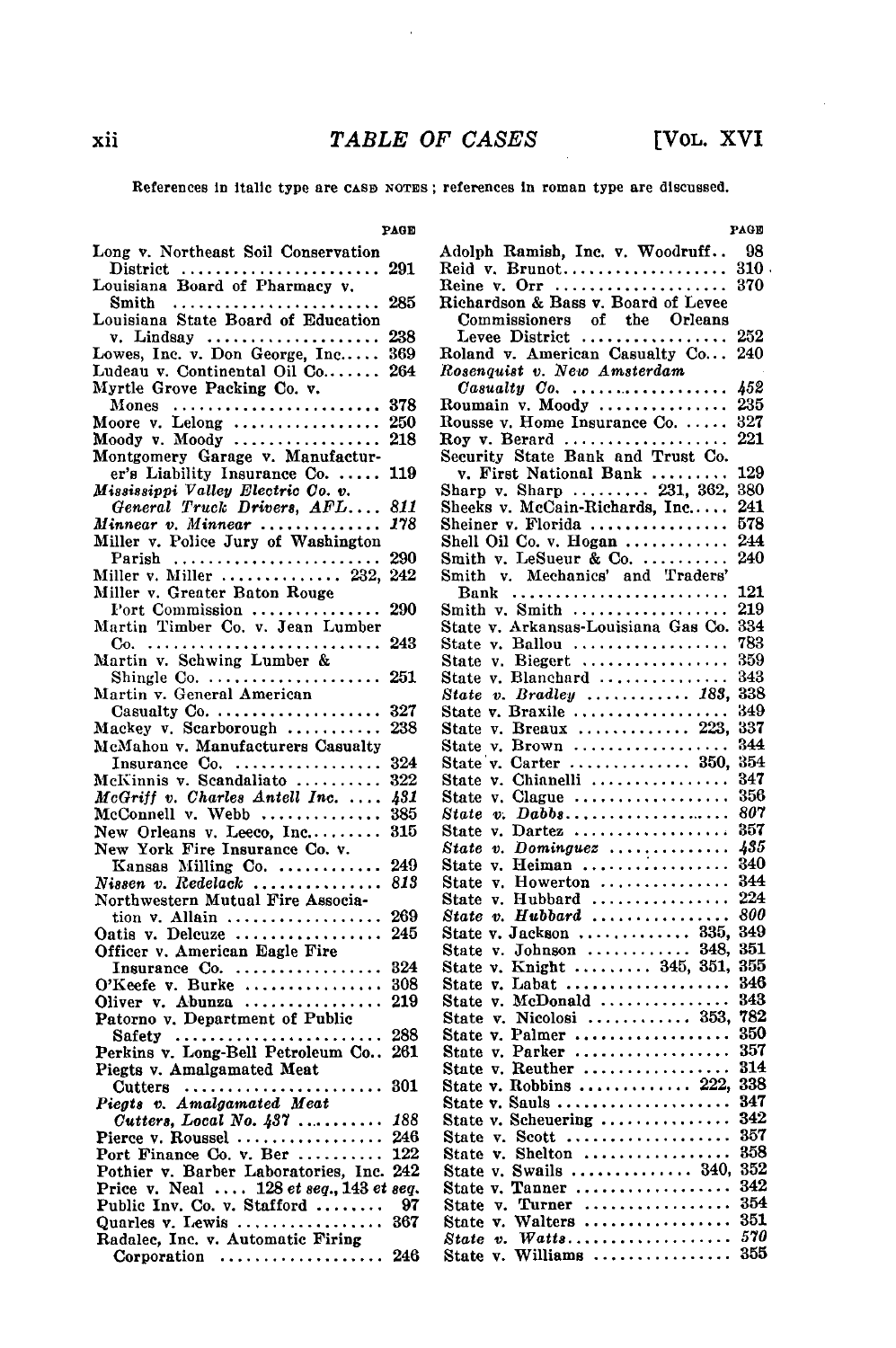References In Italic type are **cAsE NOTES** ; references In roman type are discussed.

|                                                          | PAGE |                                                                    | PAGE |
|----------------------------------------------------------|------|--------------------------------------------------------------------|------|
| State v. Wilson                                          | 346  | Succession of Senkpiel  231                                        |      |
| State ex rel. Fred Shields v. South-                     |      | Succession of Siren  237                                           |      |
| port Petroleum Corp                                      | 199  | Succession of Trabant  234                                         |      |
| State ex rel. Fields v. Rapides                          |      | $Sumerel$ v. Pinder $\ldots \ldots \ldots \ldots \ldots 820$       |      |
| Parish School Board                                      | 362  | Telford v. New York Life                                           |      |
| Stevens v. Stevens                                       | 247  |                                                                    |      |
| Smith v. Taylor $\ldots \ldots \ldots \ldots \ldots 246$ |      | Texas Co. v. McDonald $\ldots \ldots \ldots$ 265                   |      |
| Smith v. Westchester Fire                                |      | Textile Workers Union v. NLRB 574                                  |      |
| Insurance $Co. \ldots \ldots \ldots \ldots \ldots 328$   |      | Tolman v. American National Bank 118                               |      |
| Southwest Steel Corp. v. Jumonville 246                  |      | Town of Plaquemine v. Brown 357                                    |      |
| Stabler v. Stabler                                       | 219  | Union Bank v. Brewer  107                                          |      |
| Steere v. Marston  383                                   |      | Vath v. Gay $\ldots \ldots \ldots \ldots \ldots \ldots \ldots 242$ |      |
| Stier v. Price $\dots\dots\dots\dots\dots\dots\dots$     | 516  | Walker v. Iannazzo  240                                            |      |
| Stephens v. $\text{Adger}$ 235                           |      | Wall $v.$ Green $\ldots \ldots \ldots \ldots \ldots 250$           |      |
| Stevens v. Stevens  232                                  |      | Warden v. Porter $\ldots \ldots \ldots \ldots 249$                 |      |
| Succession of Brower, $\ldots$ ,                         | 827  | Wharton v. City of Alexandria 229, 315                             |      |
| Succession of Davis v. Richardson                        | -234 | White System of New Orleans, Inc.                                  |      |
| Succession of Estopinal                                  | 368  | v. Hall                                                            | 97   |
| Succession of Gaines  231                                |      | Wier v. Grubb $265$                                                |      |
| Succession of Gomez  230                                 |      | Wilcox v. Shell Oil Co. $\ldots \ldots \ldots 262$                 |      |
| Succession of Helis  236                                 |      | Wilson v. The California Co. $\ldots \ldots$ 262                   |      |
| Succession of Jackson  231                               |      | Wolfson $v.$ Avery $\ldots$                                        | 565  |
| Succession of Koerkel                                    | 233  | Young v. Charity Hospital  282                                     |      |
| Succession of Rhea $255, 318$                            |      | Young v. Grote $\dots\dots\dots\dots\dots\dots$ 135                |      |
| Succession of Roth  236, 379                             |      | Young v. Magnolia Petroleum Co 227                                 |      |
| Succession of Ruxton  234                                |      |                                                                    |      |

xiii

 $\mathbf{I}$